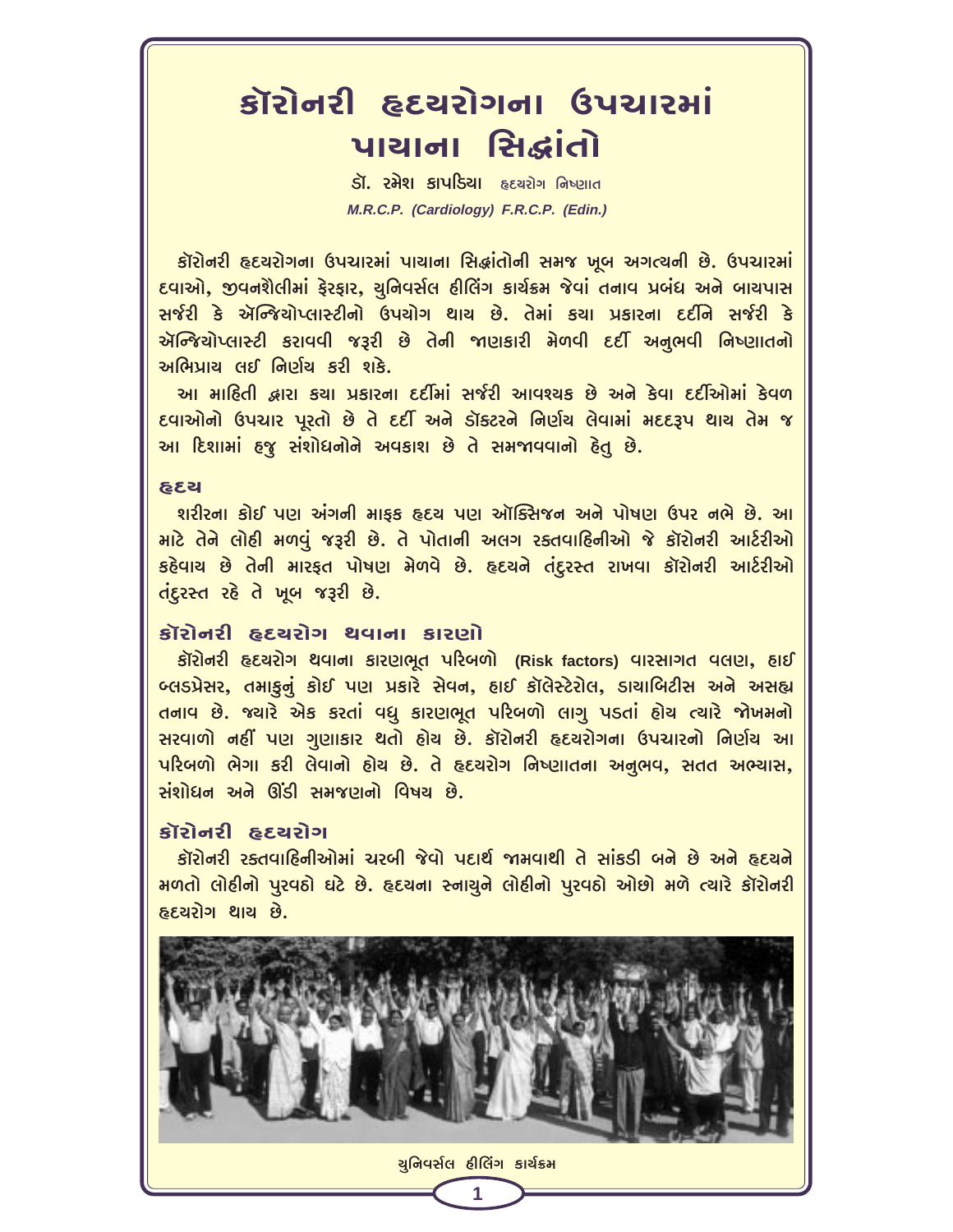કૉરોનરી રક્તવાહિનીઓની દીવાલો અતિ સંવેદનશીલ હોય છે. ઘણાં કારણોસર તાણ અનુભવતાં એકાએક તે સંકોચાચ છે. જેમ કે તીવ્ર ઠંડી અને અસહ્ય તનાવ. આવાં જ ઘણાં કારણસર ધમનીમાં વહેતું લોહી પણ ઘર્ટ થાય છે. આમ ચરબી જેવા પદાર્થનું જામવું તે સ્થિર તત્ત્વ છે અને ધમનીનું એકાએક સંકોચાવું અને લોહીની ઘટ્ટતા વધવી એ બદલાતાં (અસ્થિર) તત્ત્વો છે. આ બંને પરિબળો હૃદચના સ્નાચુને મળતા લોહીના पुरुपहाने घटाडे छे.

રક્તવાહિનીમાં લોહીનો ગર્જ્ઞો જામતાં હૃદયના સ્નાયુને મળતો લોહીનો પુરવઠો ઘટે છે. પરિણામે હૃદયનો સ્નાય નબળો પડે છે. આવા સંજોગાંમાં શરીરનું બીજું કોઈ અંગ ઈજાગ્રસ્ત થતાં તેને સંપૂર્ણ આરામ આપીએ છીએ તેવો આરામ હૃદચને આપી શકાતો નથી. કારણ કે શરીરને જીવંત રાખવા હૃદચે સતત પોતાની કામગીરી ચાલુ જ રાખવી પડે છે. આમ કૉરોનરી હૃદચરોગના ઉપચારમાં શારીરિક તેમ જ માનસિક ઉપાયોની જરૂર પડે છે. આવા સંચુક્ત ઉપાય લેખકે તેમના ગુજરાતી પુસ્તક 'કૉરોનરી હૃદચરોગ: સર્વાંગી અભિગમ' અને અંગ્રેજી પુસ્તક 'Heal Your Heart : Heart Disease Prevention and Total Healing'માં વિસ્તારથી સમજાવેલ છે.

#### ॶॻढ़ख़ॷॴ

.ડુંટીથી કાનની બુટ સુધી દુઃખાવો કે મુંઝવણ થાય અને આરામથી અથવા જીભ નીચે ગોળી મુકવાથી મટી જાય તેને ઍન્જાઈના કહે છે. ઍન્જાઈના બે પ્રકારના છે. સ્થિર (stable) અને અસ્થિર (unstable) ઍન્જાઈના. સ્થિર એજાઈનામાં દાદર ચડતાં, જમીને તરત ચાલવાથી, વજન ઉંચકવાથી, વધુ પડતા શ્રમથી દુઃખાવો કે મુંઝવણ થાય અને આરામથી અથવા જીભ નીચે ગોળી મુકવાથી મટી જાય તેને સ્થિર ઍન્જાઈના કહે છે. જ્યારે અસ્થિર ઍન્જાઈના આરામના સમયમાં, એકાએક કોઈ દેખીતા કારણ વિના ન સમજી શકાય તેવો અસહ્ય દુઃખાવો થાય. તેમાં રાહત મેળવવા જીભ નીચે ગોળી મુકવાથી ફરક જણાય પણ સંપૂર્ણ રાહત ન પણ મળે. આવા અસ્થિર ઍન્જાઈનામાં ઍન્જિયોપ્લાસ્ટીથી હૃદયરોગના હુમલાની માત્રા ઘટાડી જીવન બચી શકે છે. પણ જે દર્દીનો ઍન્જાઈના સ્થિર છે તેવા દર્દીની બાચપાસ સર્જરી કે ઍન્જિચોપ્લાસ્ટીથી આચુષ્ય લંબાચુ હોચ તેવું હજુ સુધી અભ્યાસમાં જાણવા મળ્યું નથી.

### स्थिर ઍक्शर्धनानो ઉપચાર

આવા દર્દીઓમાં નાઈટ્રેટ્સ, ઍસ્પિરિન, બીટા-બ્લોકર, કૅલ્શિયમ-બ્લોકર, એસીઈ-ઈનદિબીટર્સ, કોલેસ્ટ્રૉલ ઘટાડવાની દવાઓ આપવાથી અને જીવન-પદ્ધતિમાં ફેરફાર કરવાથી જીવન બચી શક્યાના અનેક કિસ્સાઓ જોવા મળે છે.

સ્થિર ઍન્જાઈનામાં પણ જેઓનું જીવન ઘણું સક્રિય છે તેવા લોકોમાં બાયપાસ સર્જરી કે ઍન્જિયોપ્લાસ્ટી કરી ઍન્જાઈનાનો દુખાવો મટાડી તેમનાં જીવનની ગુણવત્તા સુધારી શકાચ.

આથી હાલ સર્વસામાન્ય અભિપ્રાય એવો પ્રવર્તે છે કે જેમને બાયપાસ સર્જરી કે ઍન્જિયોપ્લાસ્ટી કરાવવાની જરૂર છે તેમની જ ઍન્જિયોગ્રાકી કરાવવી. પણ ધમનીમાં કેટલો અવરોધ છે તે જાણવા માટે જ ઍન્જિયોગ્રાકી કરવામાં આવે તો દર્દીમાં અકારણ ભય ઉત્પન્ન થઈ શકે છે કે પોતે જવાળામુખી પર બેઠો છે અને ગમે ત્યારે મૃત્યુ પામશે. આ ભચ ખોટો છે.

હૃદયરોગની સારવારમાં માત્ર રોગની તીવ્રતા જ નહીં પણ એ તીવ્રતા અંગે ડૉક્ટર તેમ જ દર્દીની સમજ અગત્યનો ભાગ ભજવે છે. માટે દરેક કિસ્સાને બધા દષ્ટિકોણથી મૂલવવો भोઈએ. ઍન્જિયોગ્રાફીની જરૂર છે કે કેમ તે નક્કી કરવા તેમ જ બાચપાસ ઑપરેશનથી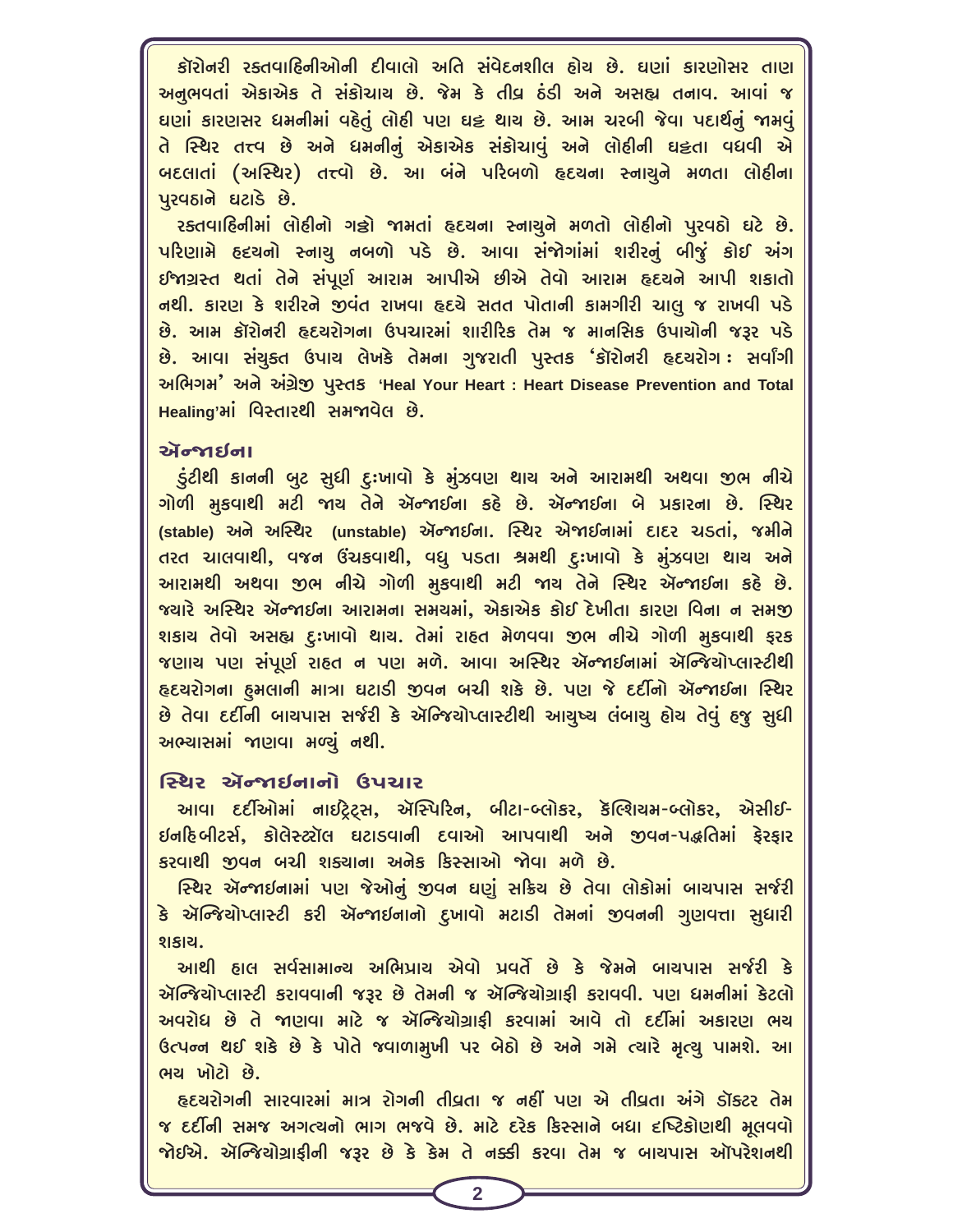કેટલો ફાયદો થશે તે જાણવા સ્ટ્રેસ ઈકો કાર્ડિયોગ્રાફી અને સ્ટ્રેસ ન્યુક્લિયર સ્કેનનો પણ ઉપયોગ કરી શકાય.

સામાન્ય રીતે હૃદયરોગનું નિદાન કરવા માટે ECG રિપોર્ટ નોર્મલ હોય તો ટ્રેડમિલ ટેસ્ટની સલાહ આપવામાં આવે છે. આ ટેસ્ટમાં હૃદયને મળતું લોહી ઓછું છે. તેવું લાગે એટલે ઍન્જિયોગ્રાકી કરાવવાની સલાહ આપવામાં આવે છે. ઍન્જિયોગ્રાકી કરાવવા માટે દર્દીએ હૉસ્પિટલમાં દાખલ થવું પડે છે અને ડાઈનું ઈન્જેકશન લેવું પડે છે.

ધમનીમાં કેટલો અવરોધ છે તેની જાણ બીજી સરળ તપાસ દ્વારા પણ થઈ શકે છે. તેને 'કાર્ડિયાક કૅલ્શિયમ સ્કોર' કહે છે. એ માટે હૉસ્પિટલમાં દાખલ થયા વિના કોઈ પણ પ્રકારનું ઈન્જેક્શન લીધા વગર, સ્પેશિયલ એક્સ-રે મશીનની મદદથી એક્સ-રે લેવાથી થઈ શકે છે.

ઘણી વાર ઍન્જિચોગ્રાફીમાં અવરોધ જોઈ સ્ટેન્ટ મૂકવા કે સર્જરી કરવા માટે દેખીતા ચિઠ્નો કે કારણો ન હોવા છતાં ડૉક્ટર અને દર્દી તરત સ્ટેન્ટ કે સર્જરીનો નિર્ણય લઈ લે છે, કારણ કે તેમને એ વાત ગળે ઊતરતી નથી કે દરેક અવરોધ માટે સ્ટેન્ટ અથવા સર્જરીની જરૂર નથી.

બાચપાસ સર્જરી કરાવનારા મોટા ભાગના દર્દીઓમાં એવા કોઈ પુરાવા નથી કે કેવળ દવાનો ઉપચાર કરાવતા દર્દીઓની સરખામણીમાં તેમનું આચુષ્ય લંબાચ છે. બાચપાસ સર્જરી માત્ર ડાબી મુખ્ય ધમની અથવા ત્રણે ધમનીઓમાં અવરોધ હોચ (ટિપલ વેસલ ડિસીઝ) તેવા દર્દીઓ અને જેમની ડાબા ક્ષેપક (LVEF) ની ક્ષમતા ઘટી હોય તેમનું આયુષ્ય સુધારે છે. પણ ત્રણે ધમનીઓમાં અવરોધ હોવા છતાં જેમની ડાબા ક્ષેપકની ક્ષમતા સારી હોય તેમને ખાસ કાયદો થતો નથી.

#### કદરતી ૩ઝ આવવી

જેમનો ઍન્જાઈના સ્થિર છે તેમનો મૃત્યુ દર સામાન્ય વસ્તી કરતાં માત્ર ૧% વધારે છે કારણ કે જ્યારે કૉરોનરી આર્ટરીમાં પ્લેક જમા થાય છે ત્યારે તે જગ્યાની આસપાસની દીવાલ આપોઆપ પહોળી થઈ અવરોધ ઓછો કરવાનો પ્રચત્ન કરે છે. અને અવરોધ ઉત્પન્ન થચેલ જગ્યાની આસપાસ સૂક્ષ્મ રક્તવાહિનીઓ ઉત્પન્ન થઈ રક્તપ્રવાહ ચાલુ રાખવા રસ્તા ખોલે છે. આને કોલેટરલ સકર્યુલેશન કહે છે. આ પ્રક્રિયા આપણને એોષધશાસ્ત્રના પિતામહ હિપોક્રેટીસની ચાદ કરાવે છે. તેમણે કહેલું કે શરીરમાં સ્વાસ્થ્ય જાળવવાની આંતરિક શક્તિ રહેલી જ છે.

#### વૈકલ્પિક ઉપાચો

જે દર્દીઓમાં ઑપરેશનનું જોખમ ઘણું જ હોય તેવા દર્દીઓમાં ઘનિષ્ઠ મેડિકલ સારવાર, જીવનશૈલીમાં ફેરફાર, શવાસન અને ધ્યાન શીખવતો યુનિવર્સલ હીલિંગ જેવો પ્રોગ્રામ અસરકારક સાબિત થચેલ છે.





જેમનો ઍન્જાઇના સ્થિર છે તેમની રૂંધાચેલી ધમનીની આસપાસ ફટી નીકળેલી ધમનીઓને વધુ સક્ષમ બનાવવા પદ્ધતિસરના કસરતના કાર્ડિયાક રિહેબિલીટેશન પ્રોગ્રામ દ્વારા કાર્યશક્તિ વધારી પૂર્વવત સ્થિતિની નજીક પહોંચી શકાય છે.